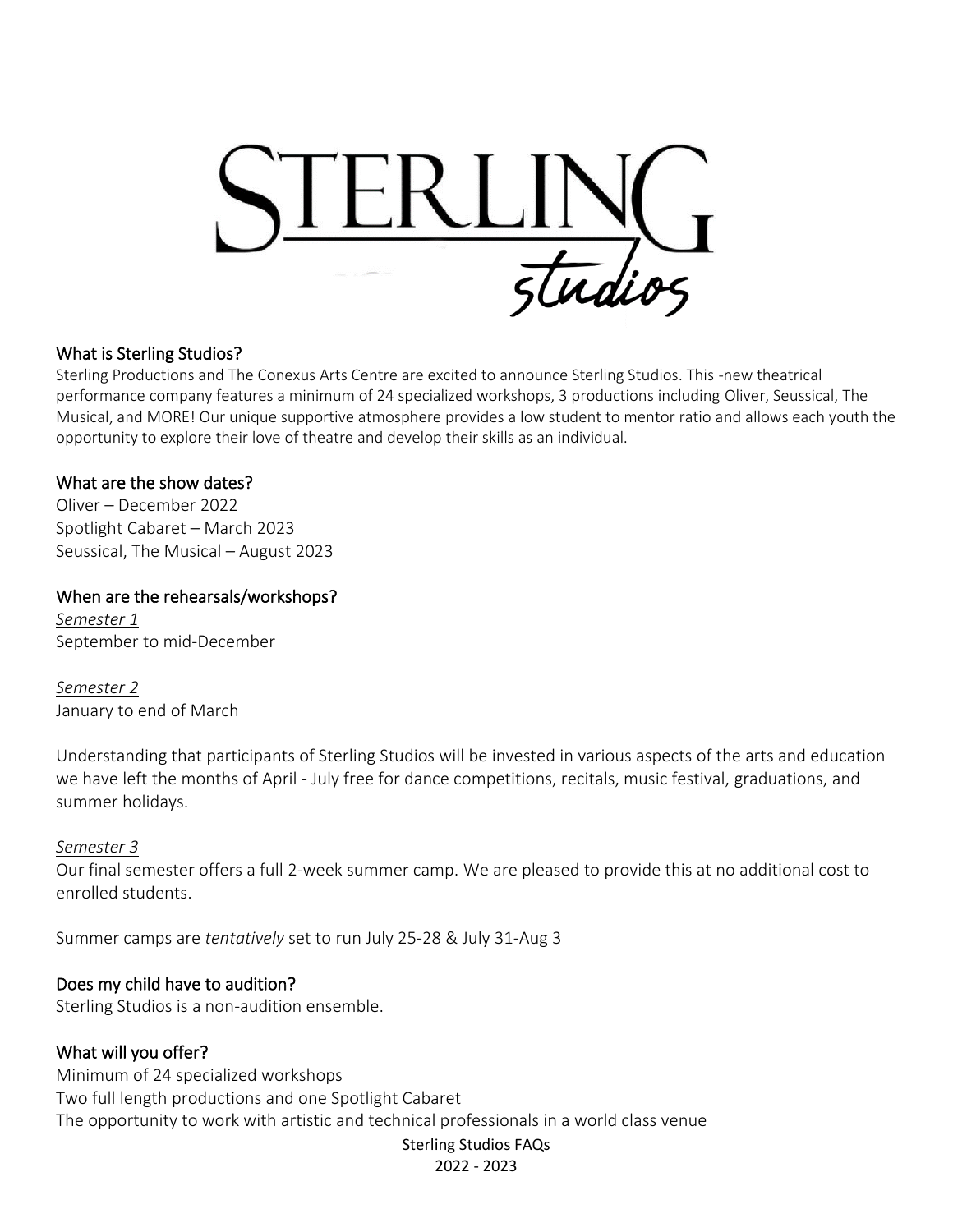# What workshops will be offered?

Sterling Studios seeks to offer a wide variety of exciting workshops touching on many facets of musical theatre. Workshops will include topics such as tap, vocal solos, audition technique, improv, reading music, and more! They will be taught by a variety of professionals exposing your child to an array of techniques, experiences, and education.

## What are the other benefits?

Exclusive Sterling swag Professional headshots And more!

## How are you different?

Our program is designed to meet each child where they are at. Our team fosters growth in new talent while challenging more experienced artists, encouraging every participant to be their very best.

## What is the time commitment for performers?

Each member will be required to attend the minimum rehearsals (as listed below) on the weekends for workshop and rehearsal time. Extra rehearsals may be added with notice.

## 6-10 years old

Saturday 9:00-11:00 am

## 11-16 years old

Saturday 10:00 am – 12:00 (noon)

Everyone (during prep for major stage productions Sunday 6:30pm-7:30pm

## What is the family commitment?

We do our very best to keep the time commitment to a minimum. Each family will be expected to volunteer. Volunteering offers you the opportunity to engage with your child and share their passion for theatre.

## How important is attendance?

Confidence comes with rehearsal and repetition. Your child will feel more empowered with each rehearsal they attend. Their attendance will impact their involvement in the show.

## Is dance training provided?

While we encourage all members to take dance lessons at their chosen studio, it is not a requirement. We will be offering some specialized dance workshops; however extensive dance training will not be provided.

## Is voice training provided?

We are excited to be offering some vocal workshops and encourage members to seek out their own voice coach. However, this is not a requirement.

## What is the tuition?

\$100 non-refundable registration fee (at time of registration to secure your spot) \$1195 plus any applicable taxes – all inclusive Early Bird Registration - August  $1$  - Deadline - \$1095 plus applicable taxes - all inclusive

> Sterling Studios FAQs 2022 - 2023